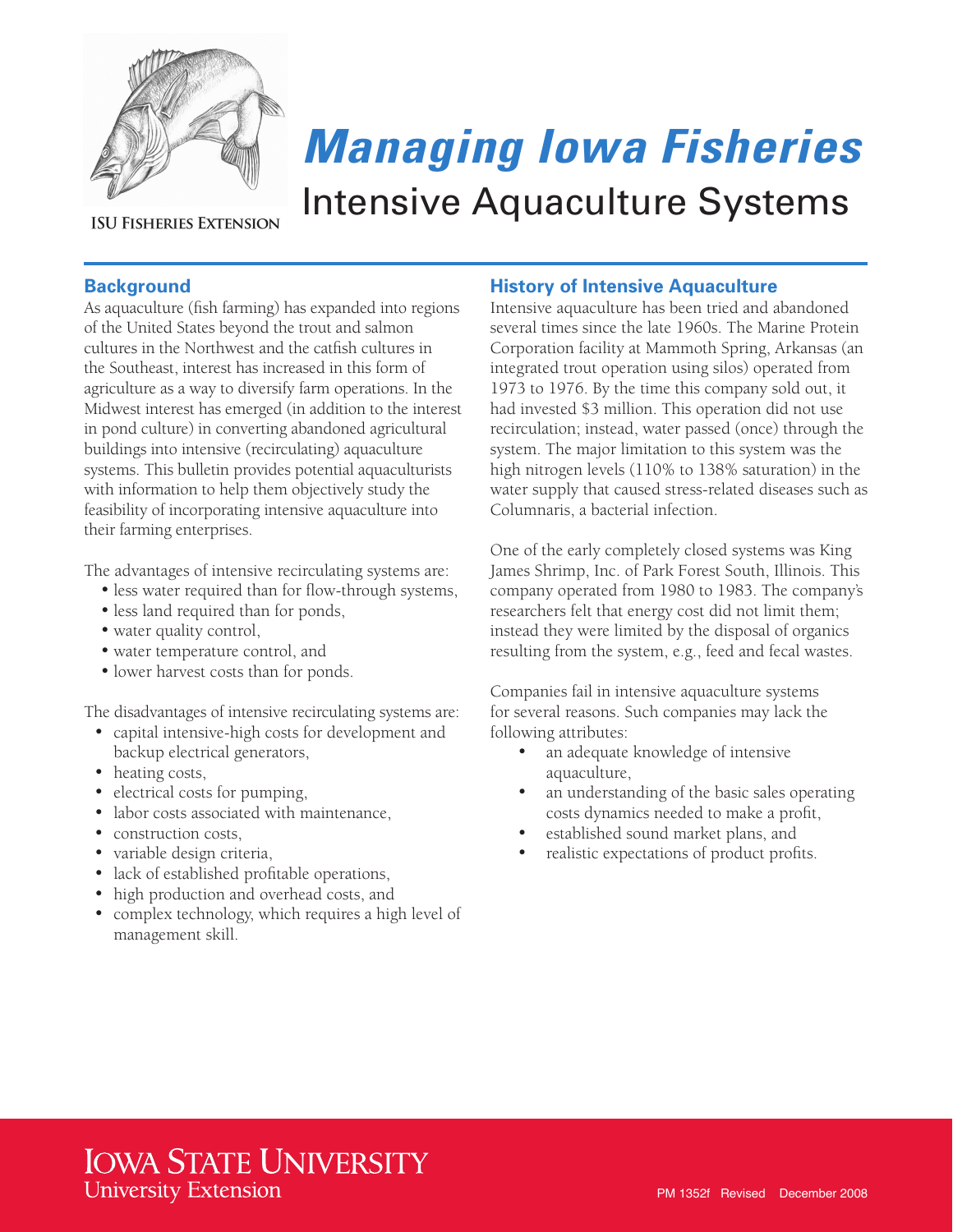#### **Intensive Aquaculture Design**

Many designs exist for intensive recirculating systems.



Regardless of design, recirculating systems must include tanks, clarifiers, biological filtration, aeration, adequate recirculation efficiency, and temperature control. Designs range from simple systems using an aquarium filter to larger systems using integrated components. As intensive systems have evolved, designs often have changed, but the principles remain the same.

#### Tanks

Tanks may be concrete, painted plywood, or fiberglass; and their shape may be square or round. Concrete tanks are relatively cheap but immobile, and therefore inflexible to modification and design. In contrast, fiberglass tanks are easily moved but may be more expensive. Square tanks are space efficient but water moves through in a "plug flow" fashion. Round tanks are not space efficient and are harder to harvest, but they can be self-cleaning. Regardless of construction or shape, producers should consider ease of cleaning, smooth walls, access, and costs.

#### **Clarifiers**

Clarifiers need to be designed to eliminate solid wastes (typically fish feces and uneaten food) often called particulate wastes. These wastes may account for up to 70% of the nitrogen load in the system. If these wastes enter the biofilters, they may clog the biofilter, decreasing water flow or the dissolved oxygen levels; or they may allow the growth of heterotrophic bacteria, which produce ammonia while breaking down the wastes. (Heterotrophic bacteria require complex compounds of nitrogen and carbon for their

metabolism.) The design of clarifiers should allow daily removal of solid wastes, which decreases both the input of nitrogenous compounds to the biofilter and reduces the possibility that the oxygen level in the biofilter will be exhausted.

There are many ways to remove solid wastes. To date, no single design efficiently removes and concentrates the wastes while using a minimal amount of energy. Early methods used settling basins or sand filters. But settling basins need to be large to be effective/ and sand filters are costly to purchase and operate. Recent developments in clarifiers involve new settling basin and filter designs.

#### **Biofilters**

Biofilters often are considered the heart of the intensive system. This component first oxidizes the potentially dangerous ammonia in the system (NH3-ammonia) to nitrites (NO2-nitrite) and then to nitrates (NO3-nitrate) using chemotrophic bacteria. Nitrates are relatively safe forms of nitrogenous compounds. These bacteria {Nitrosomonas arid Nitrobacter) require adequate oxygen, temperature, and pH levels.

Nitrosomonas Nitrobacter NH<sub>3</sub>-->NO<sub>2</sub> ->NO<sub>3</sub> If Nitrobacter are not present [due to pH, dissolved oxygen (DO), or temperature extremes] nitrites may accumulate. As a result, "Brown Blood" disease may appear, in which the fish's blood hemoglobin does not efficiently transport oxygen to the tissues. The result of this disease may be stress-related diseases or death.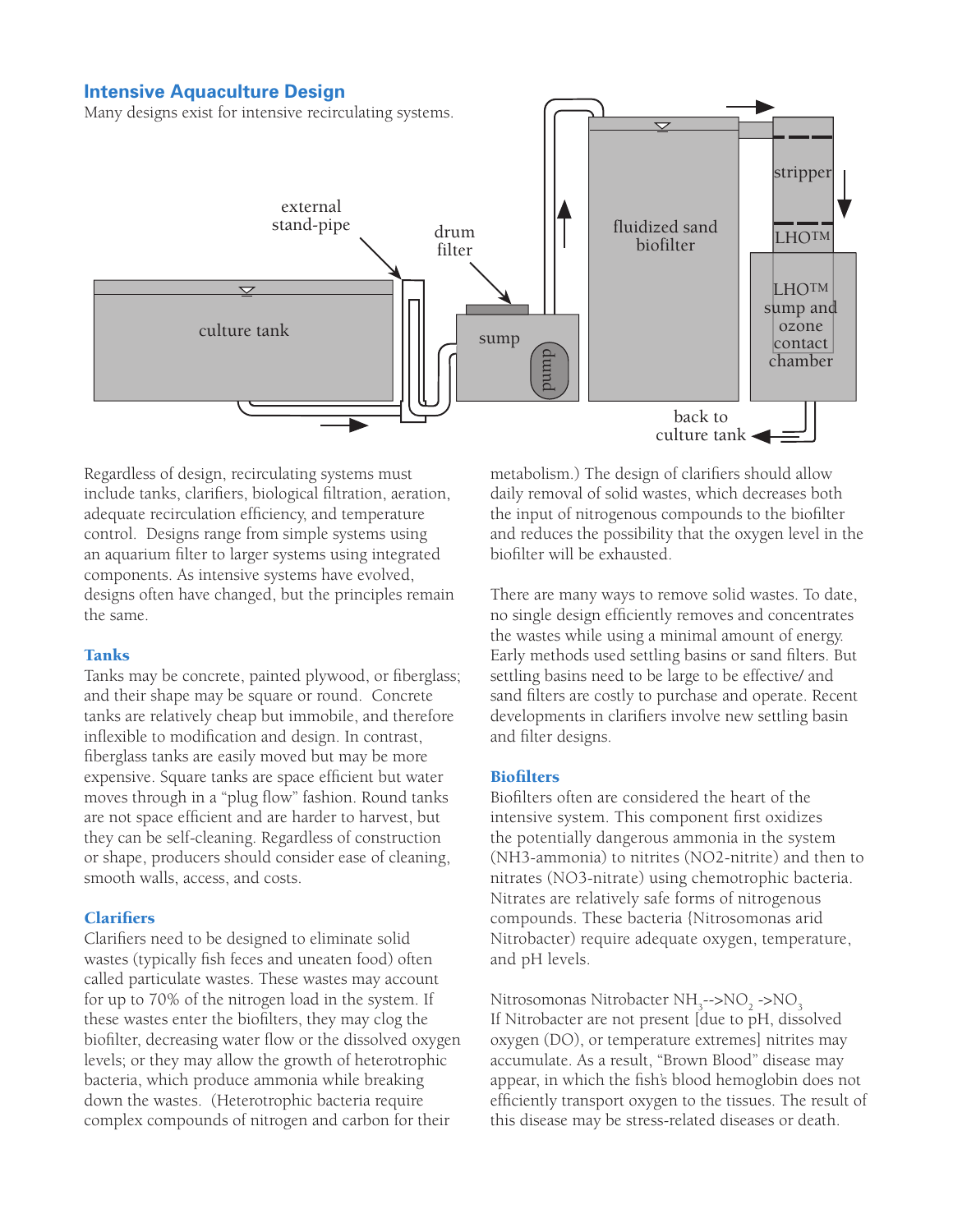The biofilter must not clog with waste. So, frequent backwashing is essential for efficient operations. The biofilter's effectiveness depends upon water-flow rate, waste load, surface area, void space, DO, and temperature. Filter and operational costs (amount of temperature maintenance) are associated costs. Biofilters should be developed specifically for aquaculture. (The biofilters designed for municipal sewage treatment are not designed to reduce ammonia levels to the lower concentrations required by aquaculture.)

The size of the biofilter depends upon the amount of ammonia added to the system. Ammonia production is closely related to the feeding rate and the animal's efficiency of food usage. Food usage, then, depends upon fish size, food quality, temperature, fish activity level, and feeding rate. In general terms, 100 lb. of feed will produce 1 to 3 lb. of ammonia. One thousand pounds of fish, fed 30 lb. (3% of body weight fed daily), would yield 0.3 to 0.9 lb. of ammonia daily.

The quantity of bacteria available to oxidize ammonia is limited by the biofilter medium (stones, carbon, disks, etc.). Conversion efficiency depends upon the mixing action to bring water in contact with bacteria, dissolved oxygen level, pH, and temperature. In warm-water fish culture systems, nitrification will occur at a rate of 0.00037 to 0.00074 lb. / sq. yd. / day (200 to 400 mg. of ammonia per square meter of biofilter surface per day). Thus, to oxidize 0.90 lb. of ammonia, a biofilter with 2,450 sq. yd. of surface area would be required (1.52 acres). So it is important to get the most surface area per volume. However, the smaller the particles (high surface area per volume ratio), the greater the chance for filter clogging. From an engineering viewpoint, the dilemma is to find a suitable small-sized medium that still allows for adequate water flow.

#### Aeration

This component may encompass mechanical aerators in simple systems or oxygen injection devices (pure oxygen being placed into the tanks) in complex systems. The amount of aeration needed is determined by the size, density, and loading rates of fish in the systems; operational temperatures (higher temperatures result in lower dissolved oxygen levels); and feeding rates (increased feeding rates require increased DO levels). If the systems are designed for

high levels of fish production (approximately 0.7 lb./ gal.) the need for oxygen injection systems becomes evident. Costs of oxygen injection can add as much as 25 cents per pound of fillet.

#### Recirculation Efficiency

Recirculation efficiency is the percentage of total system water volume that must be added daily as makeup water. New water is needed to compensate for evaporation, backwashing the filters (biofilter, clarifiers, etc.), and splash. No design operates at complete efficiency. Most designs will operate in the 90 to 95% efficiency range. The amount of water used in the makeup is not as important as is the cost of heating the make-up water and the loss of the heat in the exchanged water.

It is imperative that water quality parameters such as pH, alkalinity, and carbon dioxide be maintained at optimal levels for fish survival and growth. Fish grown in intensive systems require the same levels of water quality as do pond-raised fish. For further information regarding water quality, consult Iowa State University Extension publication PM 1352A, Managing Iowa Fisheries – Water Quality.

#### Additional Considerations

Other points to consider are:

- the type of pumping systems,
- foam (highly efficient recirculating systems often have high levels of foam),
- feeding system,
- lighting sequence,
- holding vats for fish destined for market,
- reservoirs of water suitable for aquaculture (suitable water is not always available),
- emergency backup electrical systems,
- waste management,
- harvest and transport capabilities,
- processing and marketing,
- fingerling availability, and
- technology of the system itself.

Last, but certainly not least, is the need for true economic modeling before large financial investments. No single design for a recirculating system may be used in all situations. Each system must be designed with the individual site in mind. Consultants are available (for a fee) to design such systems.